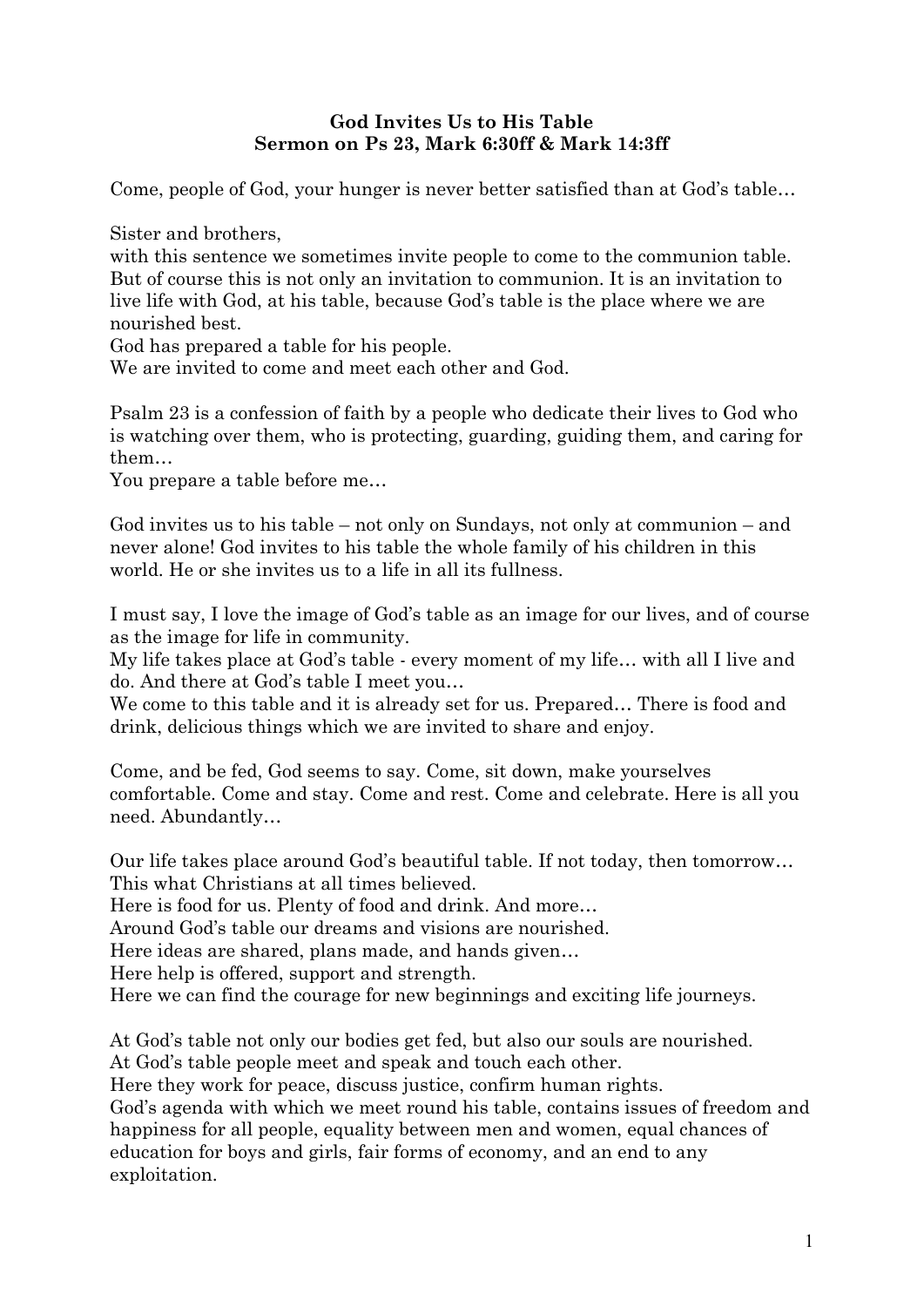God's agenda does not only allow but requires overthrowing rules and traditions when they harm people more than they serve them. We will see that later when we have a closer look at Jesus' life and his relationships to the most diverse of people.

Come, your hunger is never better satisfied than at God's table. This is what the people did, when they met with Jesus for dinner in the house of Simon, the leper. They came and expected to be fed and entertained… Maybe they were expecting a story from Jesus, or some teaching or healing… …your hunger is never better satisfied…

To their surprise people at Simon's table witnessed an extraordinary act of touch and tenderness. Not performed by Jesus, but administered to him.

And Jesus did not object at all. He actually confirmed clearly and strongly that such deeds were what the world would later remember and speak of. The embracing and loving, the comforting and sharing, the wasting abundantly by this nameless woman… these are the deeds the world would and should remember… these are the deeds that we should copy and repeat…

Jesus saw meals together as part of God's plan for our lives. He understood organising meals together as part of his divine task. He ate with those who were on the margins of society as well as with everybody else who asked him to come and stay. So often we have stories of him celebrating and eating with the poor and sick people, with prostitutes and tax collectors.

He sat at God's table with all who followed him: men, women and children. He accepted invitations to all sorts of people's tables. Only think of Simon, the leper, of Zacchaeus, of Martha and Mary, of Peter and his mother-in-law, and many more…

Often there were discussions and disputes at the meals – like when the woman came with her alabaster jar of ointment to "waste" it on Jesus. Jesus then discussed and argued with those present.

Many times he told stories, like the one about the vision of a feast of people in God's kingdom, in which everybody would take part.

God's banquet is described as a meal with an abundance of not only food but also peace and happiness created by God.

The hungry and undernourished people in Jesus' time held fast to this vision and managed to experience together the fullness of creation, because they shared the little they had: bread, vegetables, wine, and hope… hope for a better future.

This experience of the wealth which comes from sharing at God's table, - again used as an image for our lives -, is at the core of the gospels.

Just think of the story of how Jesus fed thousands with a few loaves and fishes. These are not to be read as historical facts, but as visions of the people who experienced happiness by being around Jesus, who knew that God would set a table for them and care for them.